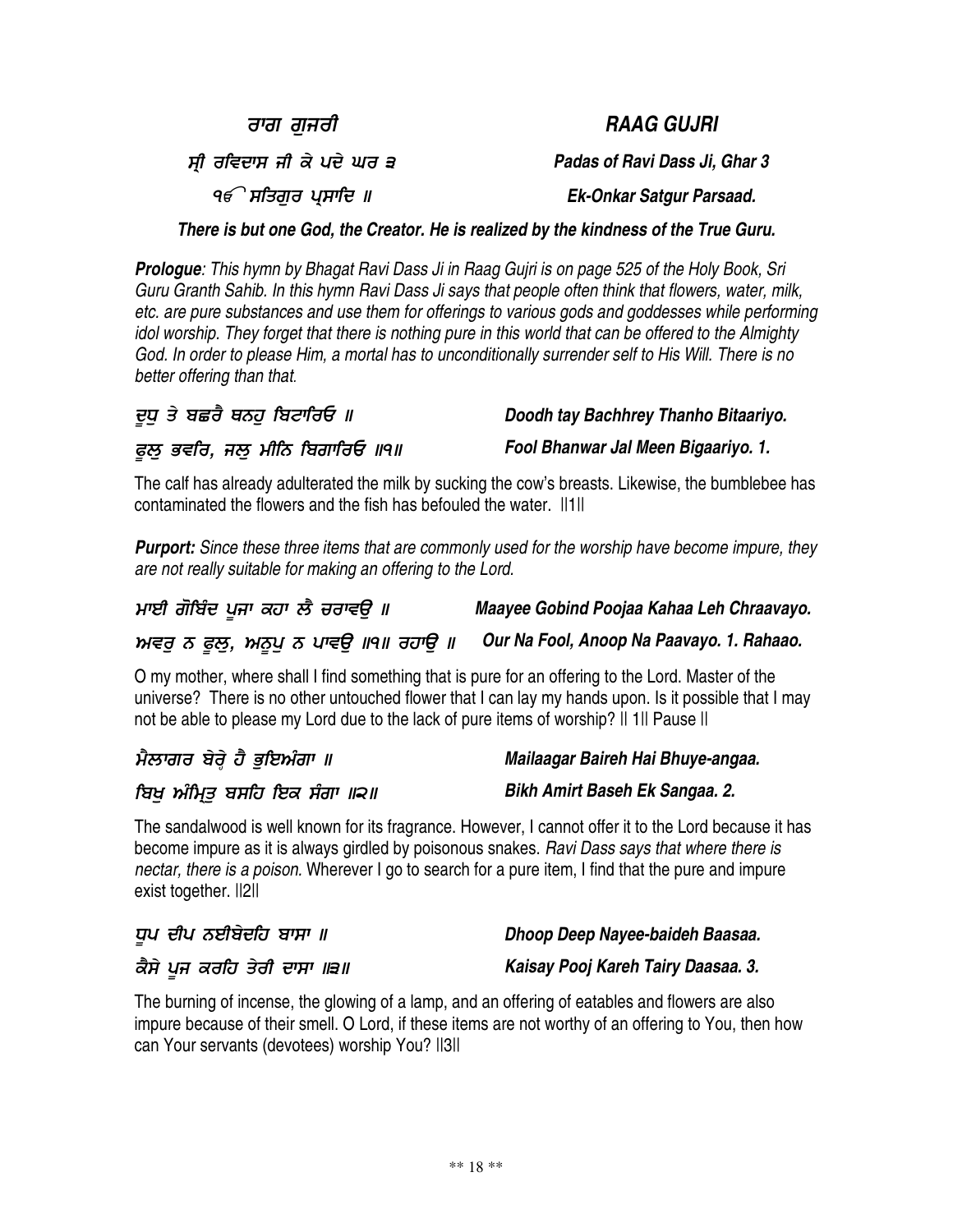ਤਨੁ ਮਨੁ ਅਰਪਉ ਪੂਜ ਚਰਾਵਉ ॥

ਗੁਰ ਪਰਸਾਦਿ ਨਿਰੰਜਨੁ ਪਾਵਉ ॥੪॥

In this stanza Ravi Dass Ji answers the question posed in the previous stanza. Ravi Dass Ji says that as homage to the Lord, I offer by body and soul. Then, by Guru's grace, I attain the Most Immaculate God. ||4||

| ਪੁਜਾ ਅਰਚਾ ਆਹਿ ਨ ਤੋਰੀ ॥         | Poojaa Archaa Aahay Na Tory.        |
|--------------------------------|-------------------------------------|
| ਕਹਿ ਰਵਿਦਾਸ ਕਵਨ ਗਤਿ ਮੋਰੀ ॥੫॥ ੧॥ | Keh Ravi Dass Kawan Gat Mory. 5. 1. |

O God, if I needed such pure items as milk, flowers, water, sandalwood, etc. for Your worship, then it would not have been possible for me to worship You because there is no way I would have found any of these items in its purest form. Then, O my Lord, what would have been my plight? Indirectly Ravi Dass says, "I would not have been able to worship the Lord if I needed all these worldly items created by Him. I would not have obtained His mercy and salvation. How can I offer anything to Him when He Himself has created it?" Il 5|| 1||

0 *RAAG SORAT'H* ਬਾਣੀ ਭਗਤ ਰਵਿਦਾ *The word of devotee Ravi Dass Ji* ੧*€ੇ* ਸਤਿਗੁਰ ਪ੍ਸਾਚਿ *Ek-Onkar Satgur Parsaad. There is but one God. He is realized by the kindness of the True Guru. Prologue: There are seven hymns by Ravi Dass Ji in Raag Sorat'h. There is no especial distinction between them as one hymn follows the other. In Sri Guru Granth Sahib, these hymns are on Pages* 657 - 659. In the first hymn, Ravi Dass Ji states the basic tenet of the Sikh religion: God is *Omnipresent. However, our understanding is so maligned by our egotistical pride that we usually*

think of Him as a separate entity. As long as we embrace egotism, we will continue treating Him as if He is far removed from us. Only when we overcome our vanity, we will be able to experience the supreme joy and be in harmony with the Infinite. Then and only then we will be able to behold His *eternal light shining deep within and in all directions.*

ਜਬ ਹਮ ਹੋਤੇ ਤਬ ਤੂ ਨਾਹੀਂ, ਅਬ ਤੂ ਹੀ ਮੈਂ ਨਾਹੀਂ ॥ ਅਨਲ ਅਗਮ ਜੇਸੇ ਲਹਰਿ ਮਇਓਦਧਿ, ਜਲ ਕੇਵਲ ਜਲ ਮਾਂਹੀ ॥੧॥ *Jab Ham Hotay Tab Tu Nahi, Aab Tu He Main Nahi. Anal Agam Jaisay Lehar Miyodadh, Jal Kewal Jal Mahi. 1.*

When my selfishness was ruling me, I was lacking in my purpose because of the absence of God's eternal light within me. Since I have enshrined my Lord in my heart, my ego has vanished. The Lord has endued me with an understanding of the universe and gave me spiritual insight. Blessed with such Divine Wisdom I can now behold the truth. I now understand the mystery of the huge waves caused by a cyclone on the surface of the ocean. In reality, the waves are just water over water. As the waves subside, the water in the waves merges with the water in the ocean. II1II

*Tan Man Arpiyo Pooj Chraavayo.*

*Gur Parsaad Niranjan Paavayo. 4.*

ਰਾਗੁ ਸੋਰਨਿ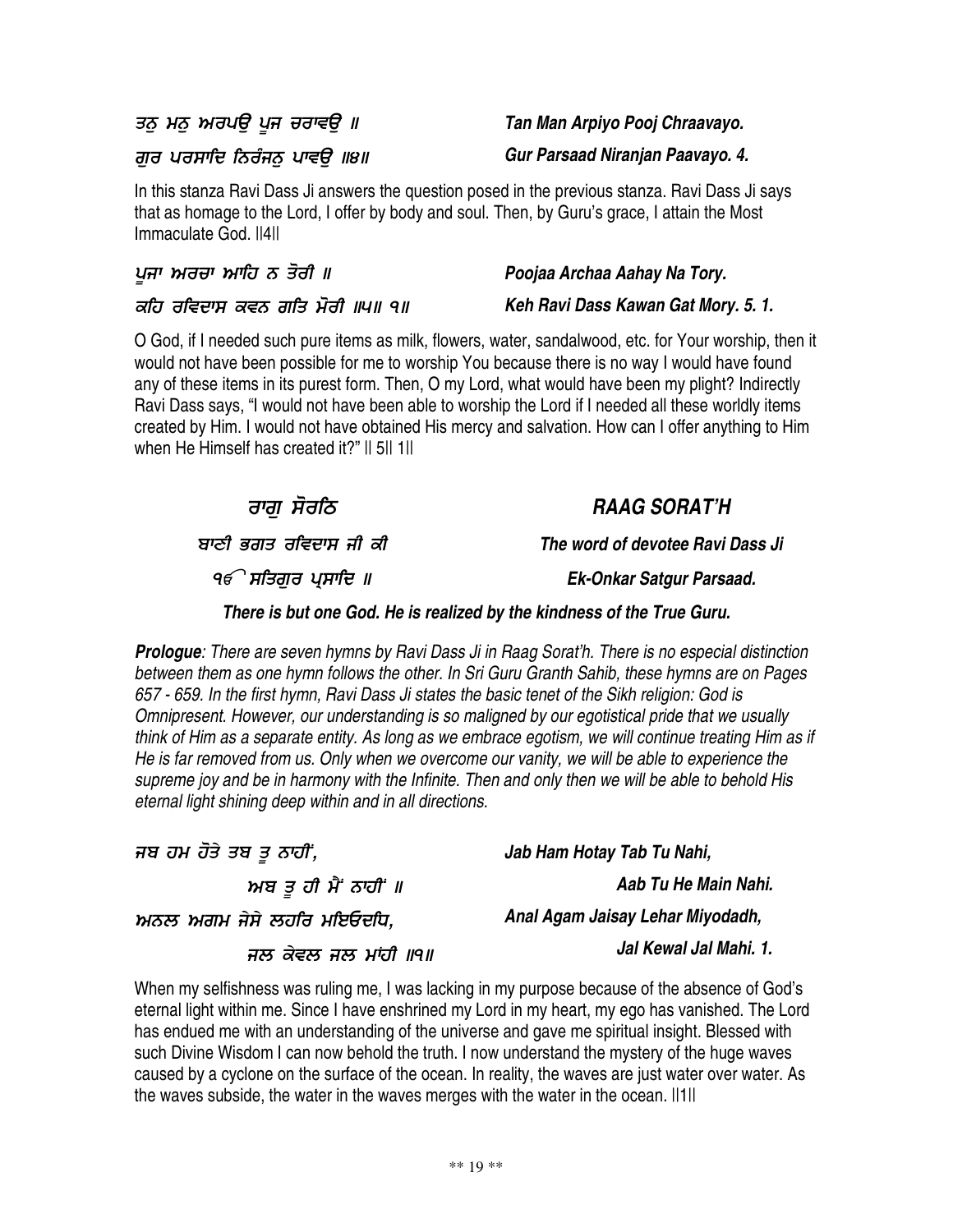ਮਾਧਵੇ ਕਿਆ ਕਹੀਐ ਭ੍ਰਮ ਐਸਾ ॥

ਜੈਸਾ ਮਾਨੀਐ ਹੋਇ ਨ ਤੈਸਾ ॥੧॥ ਰਹਾਉ ॥

O Lord, what can I say about such an illusion? My thinking is warped and things are not really what they appear to be. ||1|| Pause ||

| ਨਰਪਤਿ ਏਕ ਸਿੰਘਾਸਨਿ ਸੋਇਆ, | Narpati Ek Singhaasan Soiya      |
|-------------------------|----------------------------------|
| ਸਪਨੇ ਭਇਆ ਭਿਖਾਰੀ ॥       | Supney Bhaiya Bhikhaary.         |
| ਅਛਤ ਰਾਜ ਬਿਛਰਤ ਦਖ ਪਾਇਆ,  | Achhat Raaj Bichhurat Dukh Paiya |
| ਸੋ ਗਤਿ ਭਈ ਹਮਾਰੀ ॥੨॥     | So Gat Bhayee Hamaary. 2.        |

To make his point, Ravi Dass Ji tells a story about a king who fell asleep on his throne. In his dreams, he imagined himself as a beggar. Even though he is still a king and his kingdom is still intact, as a beggar he felt sorrow and pain. He thought as if he has lost his kingdom. O my Lord, such is also my condition.  $||2||$ 

ਰਾਜ ਭੁਇਅੰਗ ਪ੍ਸੰਗ ਜੈਸੇ ਹਹਿ ਅਬ ਕਛੁ ਮਰਮੁ ਜਨਾਇਆ ॥ ਅਨਿਕ ਕਟਕ ਜੈਸੇ ਭੂਲਿ ਪਰੇ, ਅਬ ਕਹਤੇ ਕਹਨੁ ਨ ਆਇਆ ।।੩॥ *Raaj Bhuye-ang Parsang Jaisay Hai Aab Kachhu Maram Janaiyaa. Anik Katak Jaisay Bhool Paray,*

O Lord, now I have become aware of some of the mysteries. It is like the story of a rope mistaken for a snake. It is like the gold and such gold-ornaments as bracelets. In the past, O Lord, I used to think that there is a difference between You and Your creation. Thanks to You, now I know that these are all illusionary differences that no one can describe. II3II

**Purport:** *Ravi Dass Ji proclaims that the eternal Lord cannot be disassociated from His creation. Existence of one implies the other*.

| ਸਰਬੇ ਏਕ ਅਨੇਕੈ ਸਆਮੀ,    | <b>Sarbay Ek Anekey Suaamy,</b> |
|------------------------|---------------------------------|
| ਸਭ ਘਟ ਭੋਗਵੈ ਸੋਈ ॥      | Sabh Ghat Bhugvey Soyee.        |
| ਕਹਿ ਰਵਿਦਾਸ ਹਾਥ ਪੈ ਨੇਰੈ | Keh Ravi Dass Hath Pai Nairey   |
| ਸਹਜੇ ਹੋਇ ਸੁ ਹੋਈ ॥੪॥੧॥  | Sehjay Hoye So Hoyee. 4. 1.     |

By manifesting Himself in various forms, the God alone pervades in all. By being a part and parcel of His creation, He beholds and enjoys it. Ravi Dass JI says He is nearer to us than our own hands and feet. Whatever happens in this universe happens in accordance with His Will. 4.1.

# *Madhway Kiya Kahiyeh Bharam Aisaa. Jaisaa Maniyeh Hoye Na Taisaa. 1. Rahaao.*

*Aab kehtay Kahan Na Aaiyaa. 3.*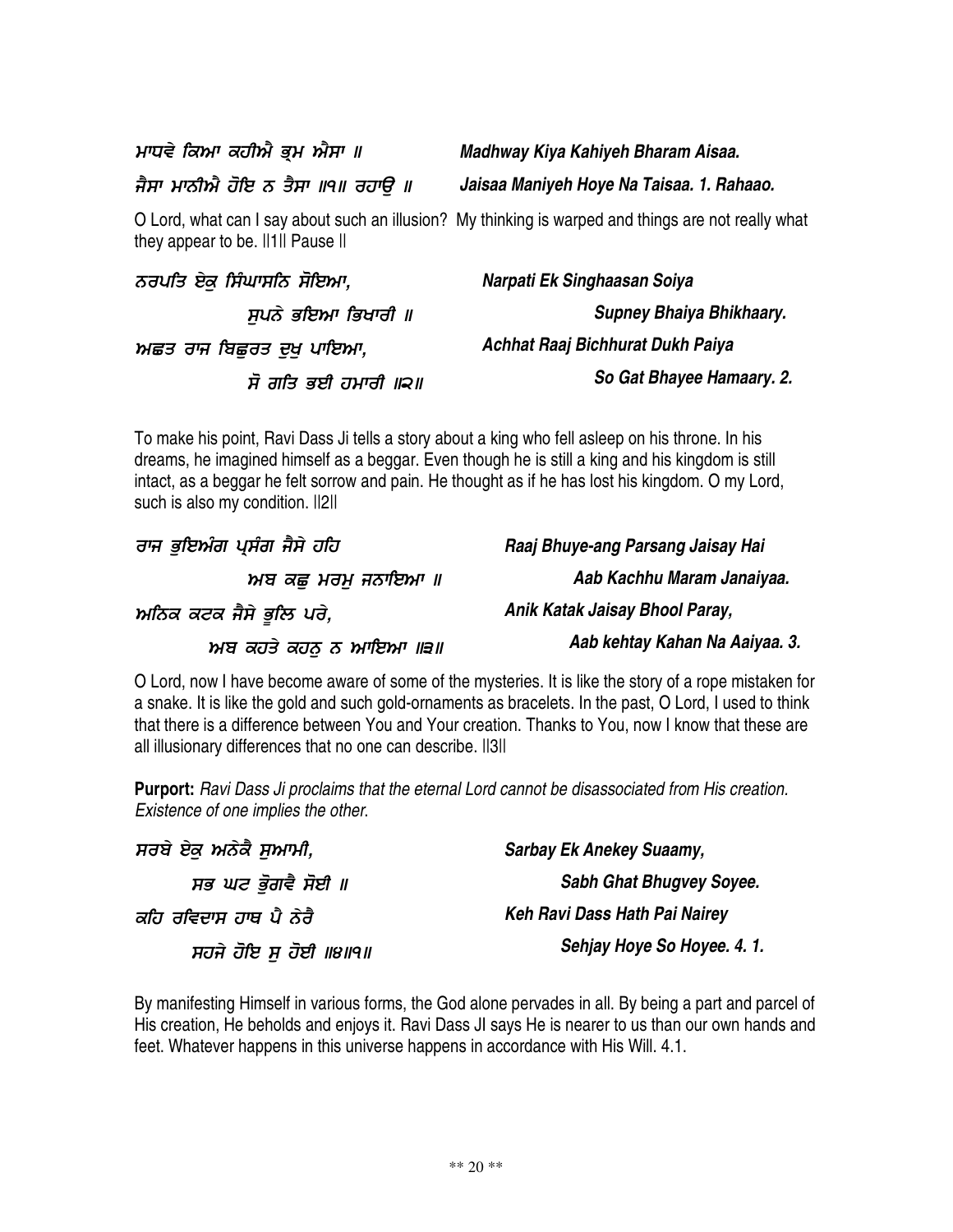# ਰਾਗੁ ਸੋਰਨਿ

### 0 *RAAG SORAT'H*

Prologue: This is the second hymn of Ravi Dass Ji in Raag Sorat'h. In this hymn he points out that there is only one way to break the noose of worldly attachments and that is to immensely fall in love with the Lord. When one is profoundly in love with Him, one does not feel the pain of death even *though one is literally cut off into pieces one bit at a time.*

| ਜੳ ਹਮ ਬਾਂਧੇ ਮੋਹ ਫਾਸ,      | Jao Ham Baanday Moh Faas,     |
|---------------------------|-------------------------------|
| ਹਮ ਪ੍ਰੇਮ ਬੰਧਨਿ ਤਮ ਬਾਂਧੇ ॥ | Ham Prem Bandhan Tum Baanday. |
| ਅਪਨੇ ਛੁਟਨ ਕੋ ਜਤਨੁ ਕਰਹੁ,   | Apnay Chhutan Ko Jatan Karho, |
| ਹਮ ਛੁਟੇ ਤੁਮ ਆਰਾਧੇ ॥੧॥     | Ham Chhutay Tum Aaraadhay. 1. |

O Lord, when I was bound with the noose of emotional attachment, at that time I was unable to bind You with the bonds of my love. Since then, I have liberated myself from the worldly attachments by worshipping and adoring You. Now it is Your turn to escape from the bondage of my love. ||1||

| ਮਾਧਵੇ ਜਾਨਤ ਹਹ ਜੈਸੀ ਤੈਸੀ ॥   | Madhway Janat Ho Jaisee Taisee.       |
|-----------------------------|---------------------------------------|
| ਅਬ ਕਹਾ ਕਰਹਗੇ ਐਸੀ ॥੧॥ ਰਹਾੳ ॥ | Aab Kahaa Karohgay Aaisee. 1. Rahaao. |

O Lord, You know Your devotees very well. You also know how much they love You and there is no uncertainty about it. O Lord, what will You do in the wake of such unconditional love? ||1|| Pause ||

*Purport: God keeps His devotees away from the emotional attachment with the materialistic world because of their unconditional love for Him.*

| ਮੀਨੂ ਪਕਰਿ ਫਾਂਕਿਓ ਅਰ ਕਾਟਿਓ | Meen Pakar Phankiyo aur Kattiyo |
|---------------------------|---------------------------------|
| ਰਾਂਧਿ ਕੀਓ ਬਹ ਬਾਨੀ ॥       | Randh Kiyo Bahu Baani.          |
| ਖੰਡ ਖੰਡ ਕਰਿ ਭੋਜਨ ਕੀਨੋ     | Khand Khand Kar Bhojan Keeno    |
| ਤੳ ਨ ਬਿਸਰਿਓ ਪਾਨੀ ॥੨॥      | Tao Na Bisreeyo Paani. 2.       |

In this stanza, Ravi Dass Ji cites an example of a fish in order to express his unending love for God. He says, O Lord, I love You in the same way as the fish loves water and even death cannot destroy that love. The fish after being caught is cut up in small pieces and cooked in many different ways. Although it is eaten bit by bit, it does not forget its love for water. ||2||

**Purport:** It is a fact that after eating the fish a person feels thirsty for a long time and continues to drink water to quench his thirst. It appears as if the fish, as it is being digested, still begs for water to *keep its commitment with it*.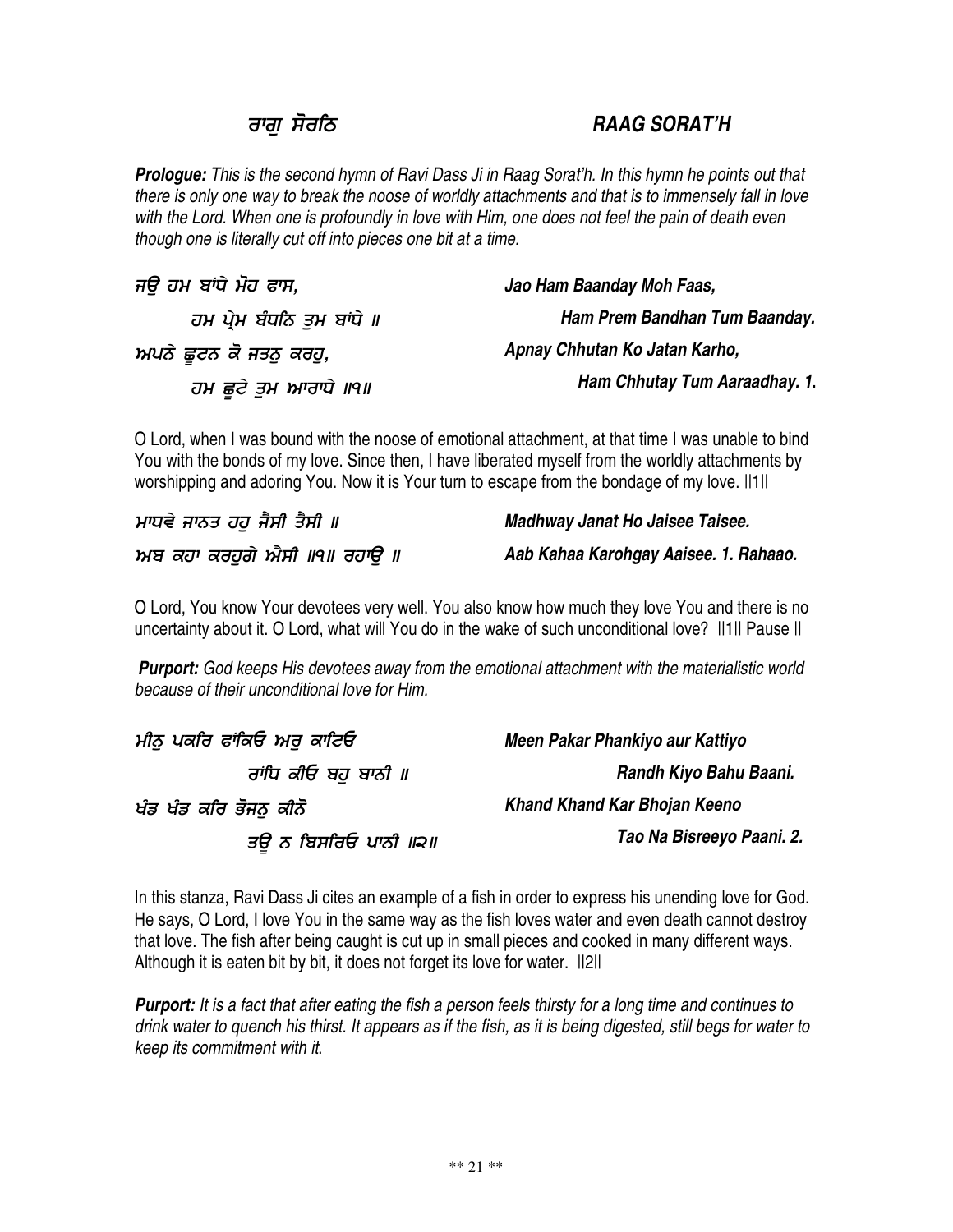ਆਪਨ ਬਾਪੈ ਨਾਹੀ ਕਿਸੀ ਕੋ, ਭਾਵਨ ਕੋ ਹਰਿ ਰਾਜਾ ॥ ਮੋਹ ਪਟਲ ਸਭੁ ਜਗਤੁ ਬਿਆਪਿਓ, ਭਗਤ ਨਹੀਂ ਸੰਤਾਪਾ ॥੩॥

*Aapan Baapey Nahi Kisie Ko, Bhaawan Ko Hari Raajaa. Moh Patal Sabh Jagat Biaapiyo, Bhagat Nahi Santaapaa. 3.*

No one can ever claim paternal dominion upon God. He is there only for those who love Him. Deprived of His love, the entire world is under the shroud of emotional attachment and deception. However, the true devotees of the Lord are not affected by it. ||3||

| ਕਹਿ ਰਵਿਦਾਸ ਭਗਤਿ ਇਕ ਬਾਢੀ, | Keh Ravi Dass Bhagati Ek Baadhy, |
|--------------------------|----------------------------------|
| ਅਬ ਇਹ ਕਾ ਸਿੳੇ ਕਹੀਐ ॥     | Aab Eh Ka Siyo Kahiyeh.          |
| ਜਾ ਕਾਰਨਿ ਹਮ ਤਮ ਆਰਾਧੇ,    | Ja kaaran Ham Tum Aaraadhey,     |
| ਸੋ ਦੁਖ਼ ਅਜਹੂ ਸਹੀਐ ॥੪॥ ੨॥ | So Dukh Ajhoon Sahiyeh. 4. 2.    |

Says Ravi Dass Ji, I have focussed my attention whole-heartedly only to worship You, O my Lord. Now there is no need for me to lament about it to anyone. Now I don't have to express to anyone that I am still suffering the pain from the same emotional attachment that I wanted to get rid of by performing Your devotional service. ||4|| 2||

*Purport: In short, Ravi Dass Ji says that my emotional attachment for worldly pleasures and passions has absolutely vanished because I have found solace in the Word of the Lord.*

### ਰਾਗੁ ਸੋਰਨਿ

### 0 *RAAG SORAT'H*

Prologue: In the third hymn in Raag Sorat'h, Ravi Dass Ji says that we have forgotten how difficult it is to obtain the gift of precious life. Our endearment for wealth, our infatuation with our children, and *obsession with other worldly attachments keep us from our true purpose in life.*

| ਦੁਲਭੁ ਜਨਮੂ ਪੁੰਨ ਫਲ ਪਾਇਓ,        | Dulabh Janam Punh Fal Paaiyo,        |
|---------------------------------|--------------------------------------|
| ਬਿਰਥਾ ਜਾਤ ਅਬਿਬੇਕੈ ॥             | Birthaa Jaat Abibaikey.              |
| ਰਾਜੇ ਇੰਦ੍ ਸਮਸਰਿ ਗਿ੍ਹ ਆਸਨ,       | Raajay Indar Samsar Greh Aasan,      |
| ਬਿਨੂ ਹਰਿ ਭਗਤਿ ਕਹਹੁ ਕਿਹ ਲੇਖੈ ॥੧॥ | Bin Har Bhagati Kaho Keh Laikhey. 1. |

The human form is very difficult to obtain. One receives it as a reward for one's noble deeds. However, without our far sightedness, it goes waste. We have never given any thought to the idea that without the devotional worship of the Lord; magnanimous mansions and thrones, like those of King Indra, are all good-for-nothing. ||1||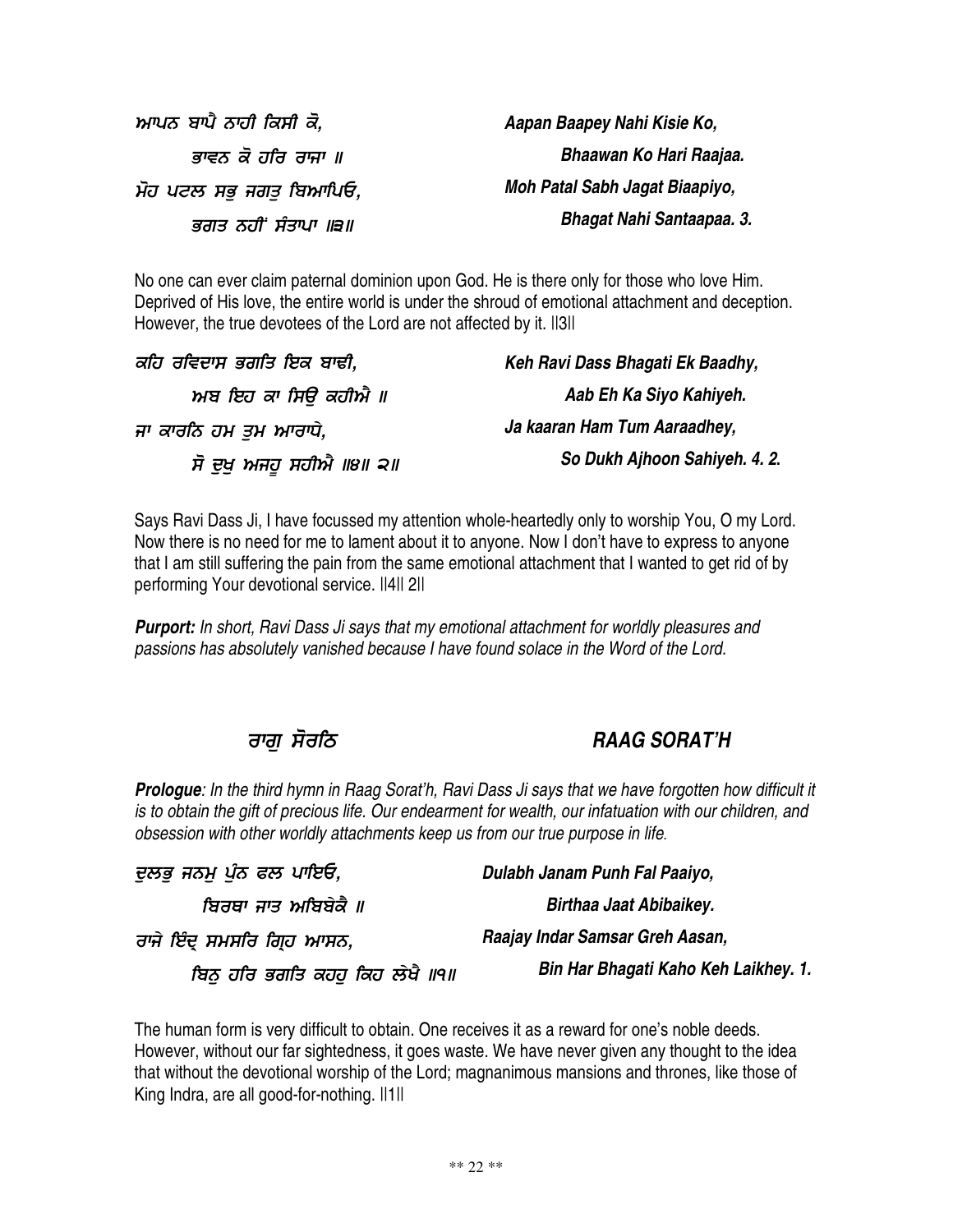ਨ ਬਿਚਾਰਿਓ ਰਾਜਾ ਰਾਮ ਕੋ ਰਸੁ ॥

ਜਿਹ ਰਸ ਅਨ ਰਸ ਬੀਸਰਿ ਜਾਹੀ ॥੧॥ ਰਹਾਉ ॥

We have never considered the sublime essence of the Name of the Lord, the Master of the Universe. The Lord's Name is that sublime essence which enables us to disregard all other essences of the world. In other words, the Lord's Name is priceless. II1II Pause II

| ਜਾਨਿ, ਅਜਾਨ ਭਏ ਹਮ ਬਾਵਰ,    | Jaan, Ajaan Bhaye Ham Baawar,     |
|---------------------------|-----------------------------------|
| ਸੋਚ ਅਸੋਚ ਦਿਵਸ ਜਾਹੀ ॥      | Soch Asoch Diwas Jahee.           |
| ਇੰਦੀ ਸਬਲ, ਨਿਬਲ ਬਿਬੇਕ ਬਧਿ, | Indry Sabal, Neebal Bibaik Budhi, |
| ਪਰਮਾਰਥ ਪਰਵੇਸ ਨਾਹੀ ॥੨॥     | Parmaarath Parvais Nahi. 2.       |

O Lord, knowingly we have become insane and foolish persons. We are passing our days thinking only about our materialistic possessions. Day by day our passions are getting stronger and our mental abilities are getting weaker. For these reasons, we have never even thought about our supreme objectives.  $||2||$ 

| ਕਹੀਅਤ ਆਨ, ਅਚਰੀਅਤ ਅਨ ਕਛ,      | Kahiyat Aan, Achriyat aan Kachhu,   |
|------------------------------|-------------------------------------|
| ਸਮਝ ਨ ਪਰੈ ਅਪਰ ਮਾਇਆ ॥         | Samajh Na Paray Apar Maayaa.        |
| ਕਹਿ ਰਵਿਦਾਸ ੳਦਾਸ ਦਾਸ ਮਤਿ,     | Keh Ravi Dass Udaas Dass Mati,      |
| ਪਰਹਰਿ ਕੋਪ ਕਰਹ ਜੀਅ ਦਇਆ ॥੩॥ ੩॥ | Parhar Krop Karho Jia Daiyaa. 3. 3. |

We have become so demented that we don't even know what we say and what we do. We say one thing and do something else. We are completely engrossed in the worldly illusions. We don't even conceive our senselessness. Says Ravi Dass, Your slave, O Lord, I am now completely disillusioned by my foolishness and helplessness. Please don't get mad at me as I seek Your forgiveness. O Lord, have mercy upon my soul. ||3|| 3||

## ਰਾਗੁ ਸੋਰਨਿ

0 *RAAG SORAT'H*

Prologue: In the fourth hymn in Raag Sorat'h Ravi Dass Ji says that God is Most Gracious. He has *everything in His control and nothing is beyond His reach. Therefore, worship the True Lord and accomplish your true purpose in life.*

*The Pundits, the caretakers of Hindu philosophy, often explain to the common folks that in heaven there are 5 miraculous trees (Mandaar, Paarjaatak, Santaan, Kalap, and Harichandan) and a cow, Kaamdhanya. The trees and cow fulfill all desires of their worshipers. Then, there is a mythical diamond that satisfies one's wishes on command. It is also believed that by performing strenuous penance one attains mastery over the so-called eighteen supernatural powers. In Hindu holy* scriptures there is also a story about the nine treasures (all the wealth) of Kuber. One can amass all *this wealth if one performs all the religious rituals and rites as ascribed in Vedas.*

*Jih Ras Aan Ras Beesar Jaahee. 1. Rahaao.*

*Na Bichaariyo Raajaa Raam Ko Ras.*